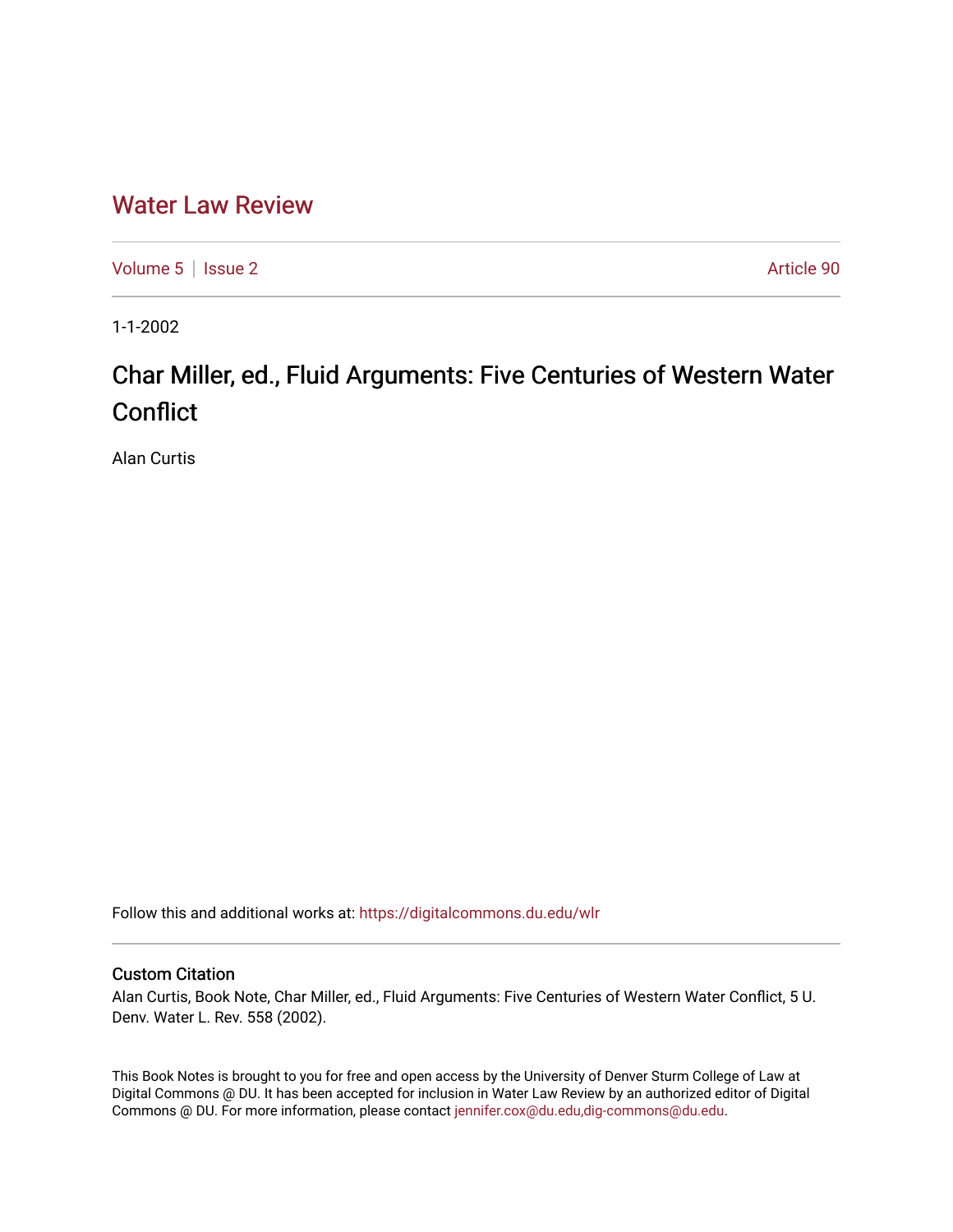## **CHAR MILLER, ED., FLUID ARGUMENTS: FIVE** CENTURIES **OF** WESTERN **WATER CONFLICT,** The University of Arizona Press, Tucson, Ariz. (2001); 354pp; \$45.00; ISBN 0-8165-2061-5, hardcover.

*Fluid Arguments* examines western water use from a variety of historical perspectives, using ethnography, geography and political science to explore development and distribution of water in the desert southwest, and suggesting legal and political trends for the future. This publication developed out of a 1998 conference on water in the American West, sponsored by the American Society for Environmental History. The conference brought together scholars, citizens and water managers to discuss past water policies, present problems and possible future solutions. Editor Char Miller divides the book into five parts, beginning with land and water conflicts created by arrival of Spanish and Mexican settlers in New Mexico and Arizona around **1530.** Subsequent parts discuss Native American reserved rights, the influence of agricultural interests on water law and policy, western water projects from the 1920s to the present, and implications for future water uses in a western service economy.

Part One, *Land and Water on New Spain's Frontiers,* begins with an article by Jesus F. de la Teja, an associate professor of history at Southwest Texas State University. The article details efforts of sixteenth century Spanish colonists to develop agricultural settlements on the borderland between Mexico and what is now Texas. Shelly C. Dudley, a former senior historical analyst for the Salt River Project in Arizona, looks at early irrigation development in south-central Arizona, examining the interaction between Spanish missionaries and the Pima Indians. Dudley suggests that the result was application of existing irrigation technologies to new crops, like wheat and legumes, which increased productivity of Pima lands. However, by the 1860s, the influx of settlers was too great to adequately sustain demands of the Euro-Americans and the Pimas on the area's limited water resources, and the Pimas eventually lost control of their water supplies. Dudley argues without water, the Pimas also lost control over their future. In her article on water rights in the Chamas region of New Mexico, Sandra K. Mathews-Lamb analyzes judicial records from the late twentieth century, concluding many early adjudications of property rights were keyed to water rights. However, many of these records have been inconsistently translated or destroyed, complicating modern determinations of water rights under New Mexico's appropriative system.

Part Two, *The Native American Struggle for Water,* details conflicts between indigenous tribes and non-native settlers for control of limited water resources in the desert southwest and along the Pacific Coast. An article by Bonnie Lynn-Sherow chronicles changing Kiowa perceptions of water from early views of the resource as a supernatural, malevolent force to a contemporary understanding of water as a tool in modern ranching operations. Donald J. Pisani's article on the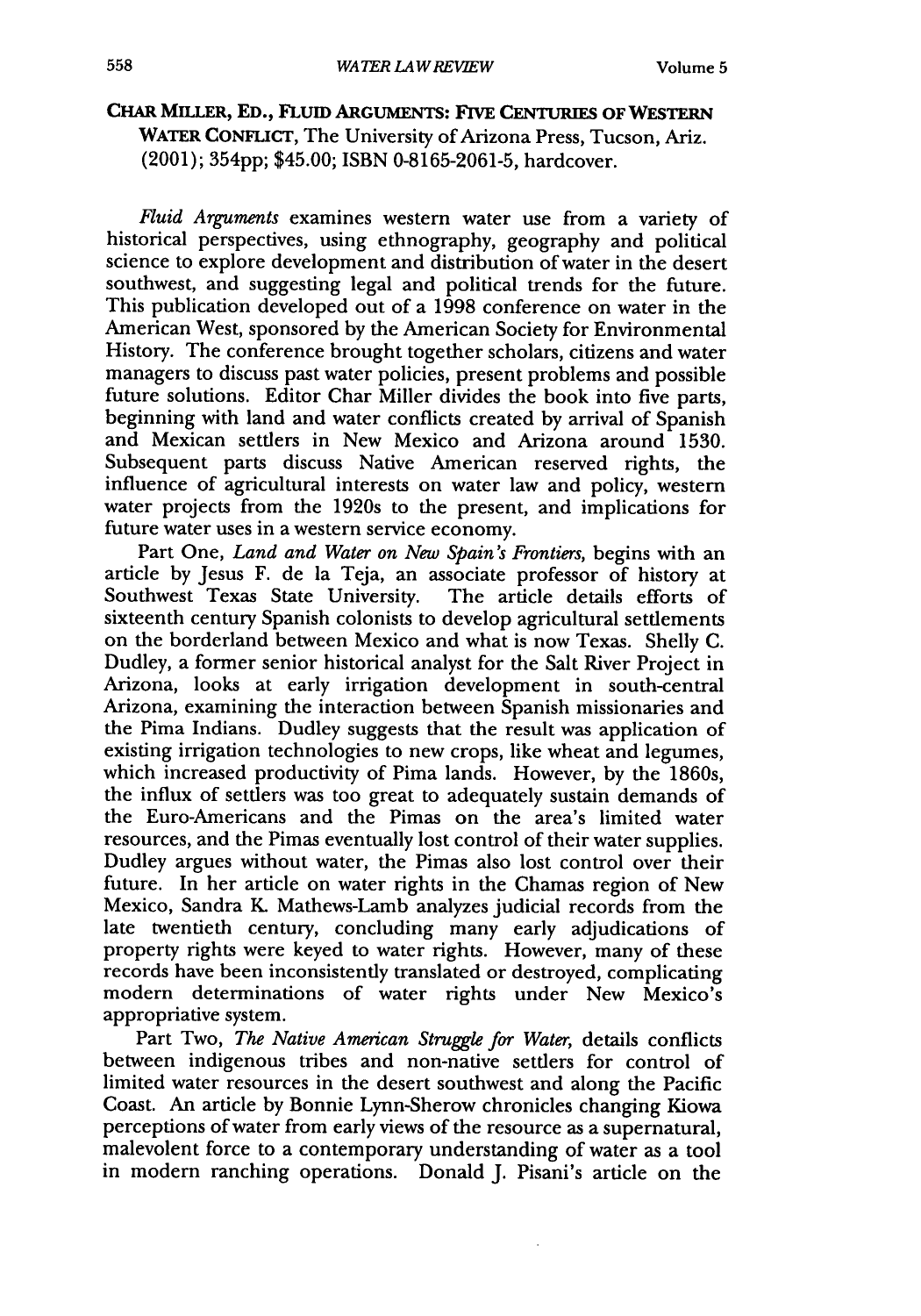federal government's Indian water policy details the largely unsuccessful attempt to assimilate Native Americans into the mainstream capitalist economy. Pisani points out most irrigation projects in the West used Indian labor for construction, but the projects mainly benefited white farmers. Further, Indian uses of water were inconsistent with the prior appropriation doctrine. Thus, Native Americans were unable to perfect either new or existing rights in court. Alan S. Newell, a cofounder and principal of Historical Research Associates, surveys tribal reserved rights and general adjudications in New Mexico under the *Winters* doctrine. This doctrine gave the federal government responsibility for securing water supplies on federal reservations. Newell details the twenty-year court battle of the Mescalero Apache Tribe in New Mexico to resolve contemporary questions involving reserved rights on federal Indian lands. Newell argues that reserved rights under *Winters* implicitly included supplies adequate to maintain existing and future agricultural and stock uses by Indian communities. Daniel McCool, a professor of political science and director of the American West Center at the University of Utah, provides an overview of late twentieth century water right negotiations between tribes, western states and the federal government. McCool suggests that tribes might use their federal reserved rights as a means of regaining control over land and water rights lost in the early twentieth century.

Part Three, *Agricultural Conundrums,* begins with an article by James E. Sherow, an associate history professor at Kansas State University. Sherow discusses western cattle drives of the 1860s to 1880s from an ecological perspective, and argues that the Chisholm Trail can be viewed as a short-lived ecosystem, bridging the gap between early Indian uses of land and water and the present western agricultural landscape. An article by Brad F. Raley, a doctoral student at the University of Oklahoma, details early efforts of private ditch companies to provide water to farmers and ranchers in Colorado's Grand Valley. Raley concludes the engineering and financial complexities of these early irrigation projects led state and federal governments to assist local entities in arid land reclamation. John P. Tiefenbacher, an associate professor of geography at Southwest Texas State University looks at similar efforts in the Lower Rio Grand Valley in the late nineteenth century. Tiefenbacher examines historical land irrigation and fertilization techniques as providing an historical framework for understanding present water contamination problems in the Lower Rio Grande Valley. Thomas C. Schafer, an assistant professor of Geography at Fort Hays University, provides a county-by-county study of cropping practices in southwestern Kansas, linking advances in irrigation technologies to development of more diverse farming practices. John Opie, a founder of the American Society for Environmental History, looks at the transformation of the Dust Bowl regions of Kansas and the Texas-Oklahoma panhandle from a cartographic perspective. Expanding on an argument originally advanced by John Wesley Powell in the late nineteenth century, Opie